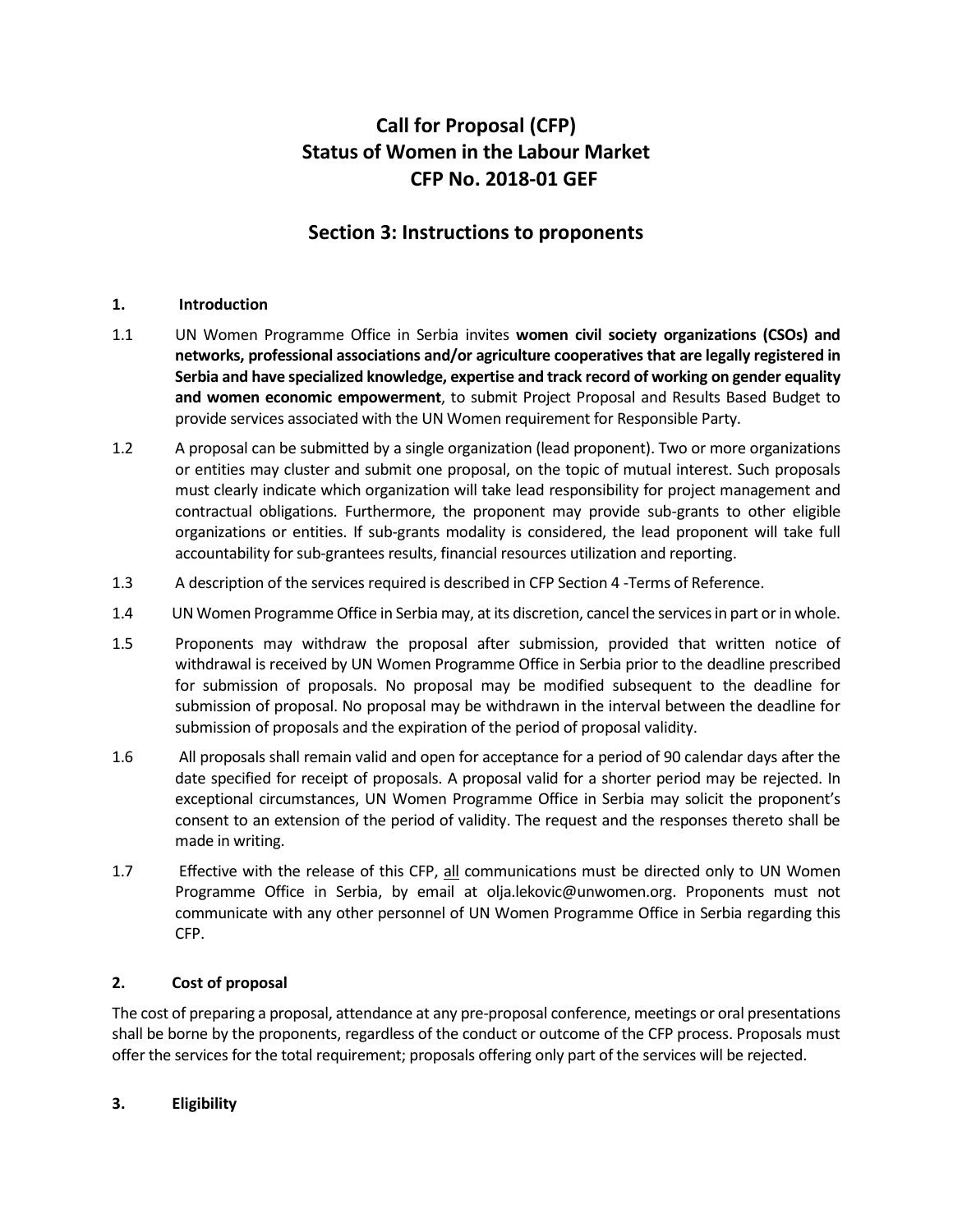Proponents must meet all mandatory requirements/pre-qualification criteria as set out in Annex B2-2. See paragraph 10 below for further explanation. Proponents will receive a pass/fail rating on this section. To be considered, proponents must meet all the mandatory criteria described in Annex B2-2. UN Women reserves the right to verify any information contained in proponent's response or to request additional information after the proposal is received. Incomplete or inadequate responses, lack of response or misrepresentation in responding to any questions will result in disqualification.

#### **4. Clarification of CFP documents**

- 4.1. A prospective proponent requiring any clarification of the CFP documents may notify UN Women Programme Office in Serbia in writing at UN Women Programme Office in Serbia email address indicated in the CFP by the specified date and time. UN Women Programme Office in Serbia will respond in writing to any request for clarification of the CFP documents that it receives by the due date outlined on section 2. Written copies of UN Women Programme Office in Serbia response (including an explanation of the query but without identifying the source of inquiry) will be posted using the same method as the original posting of this (CFP) document.
- 4.2. If the CFP has been advertised publicly, the results of any clarification exercise (including an explanation of the query but without identifying the source of inquiry) will be posted on the advertised source.

#### **5. Amendments to CFP documents**

- 5.1. At any time prior to the deadline for submission of proposals, UN Women Programme Office in Serbia may, for any reason, whether at its own initiative or in response to a clarification requested by a prospective proponent, modify the CFP documents by amendment. All prospective proponents that have received the CFP documents will be notified in writing of all amendments to the CFP documents. For open competitions, all amendments will also be posted on the advertised source.
- 5.2. In order to afford prospective proponents reasonable time in which to take the amendment into account in preparing their proposals, UN Women Programme Office in Serbia may, at its discretion, extend the deadline for the submission of proposal.

## **6. Language of proposal**

- 6.1 The proposal prepared by the proponent and all correspondence and documents relating to the proposal exchanged between the proponent and UN Women Programme Office in Serbia, shall be written in English.
- 6.2 Supporting documents and printed literature furnished by the proponent may be in another language provided they are accompanied by an appropriate translation of all relevant passages in English. In any such case, for interpretation of the proposal, the translation shall prevail. The sole responsibility for translation and the accuracy thereof shall rest with the proponent.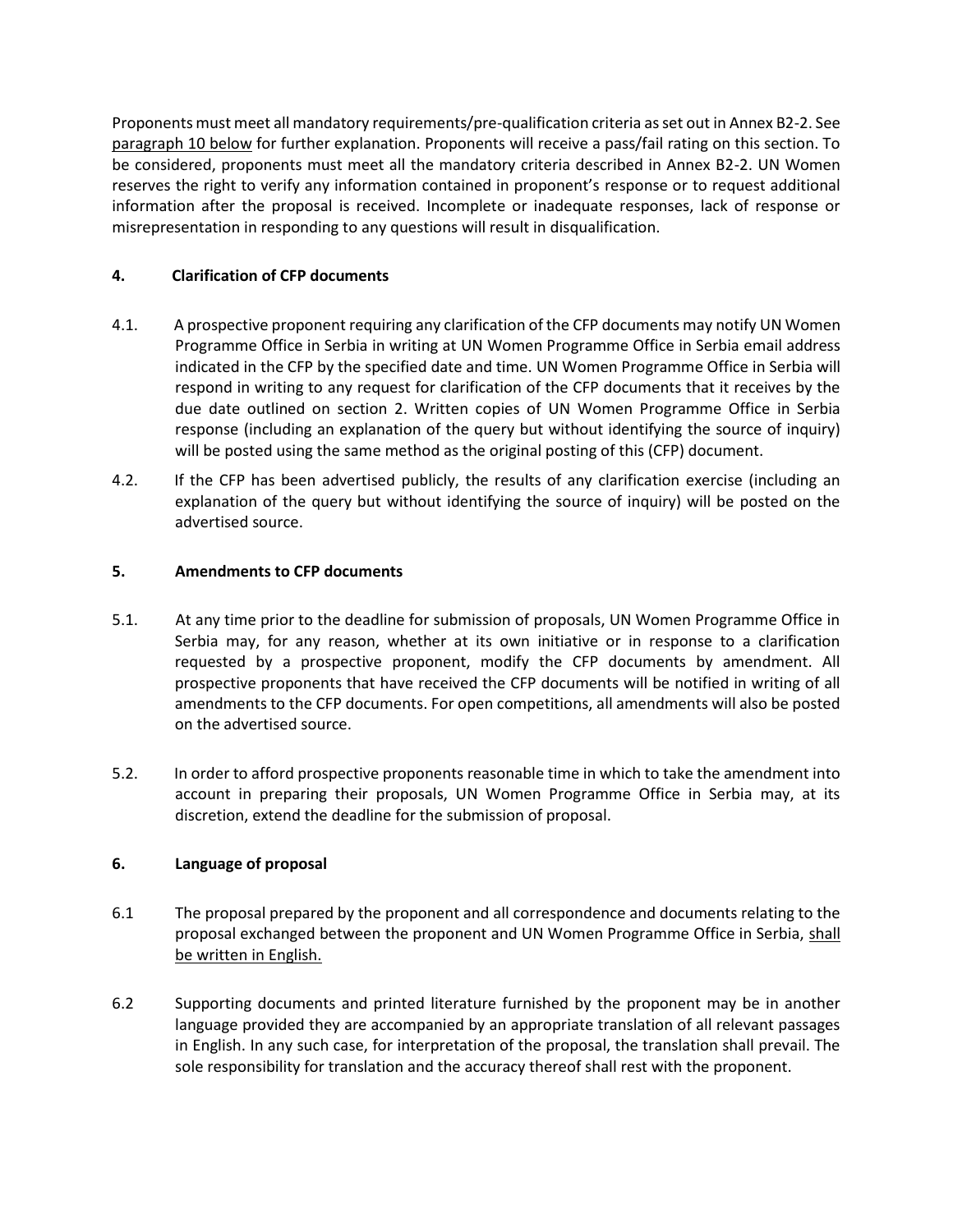#### **7. Submission of proposal**

7.1 Technical and financial proposals should be submitted as part of the template for proposal submission (Annex B2) in one email with the CFP reference and the clear description of the proposal, by the date and time stipulated in this document. If the emails and email attachments are not marked as instructed, UN Women Programme Office in Serbia will assume no responsibility for the misplacement or premature opening of the proposals submitted.

The email text body should indicate the name and address of the proponent. Proposal should be submitted in one email, clearly marked with the email subject line and corresponding attachment should read:

#### **CFP No. 2018-01 GEF – (name of proponent) – PROPOSAL**

All proposals should be sent by email to the following secure email address: **info.serbia@unwomen.org**

- 7.2 Proposals should be received by the date, time and means of submission stipulated in this CFP. Proponents are responsible for ensuring that UN Women Programme Office in Serbia receives their proposal by the due date and time. Proposals received by UN Women Programme Office in Serbia after the due date and time may be rejected.
- 7.3 When receiving proposals by email (as is required for the CFP), the receipt time stamp shall be the date and time when the submission has been received in the dedicated UN Women Programme Office in Serbia inbox. UN Women Programme Office in Serbia shall not be responsible for any delays caused by network problems, etc. It is the sole responsibility of proponents to ensure that their proposal is received by UN Women Office in Serbia in the dedicated inbox on or before the prescribed CFP deadline.
- 7.4 The "Certificate of Proponent's Eligibility and Authority to Sign Proposal" contained in this CFP must be executed by a representative of the proponent who is duly authorized to execute contracts and bind the proponent. Signature on the certificate represents that the proponent has read this CFP, understands it and agrees to be bound by its terms and conditions. The proponent's proposal with any subsequent modifications and counter-proposals, if applicable, shall become an integral part of any resulting contract.
- 7.5 **Late proposals**: Any proposals received by UN Women Programme Office in Serbia after the deadline for submission of proposals prescribed in this document, may be rejected.

#### **8. Clarification of proposals**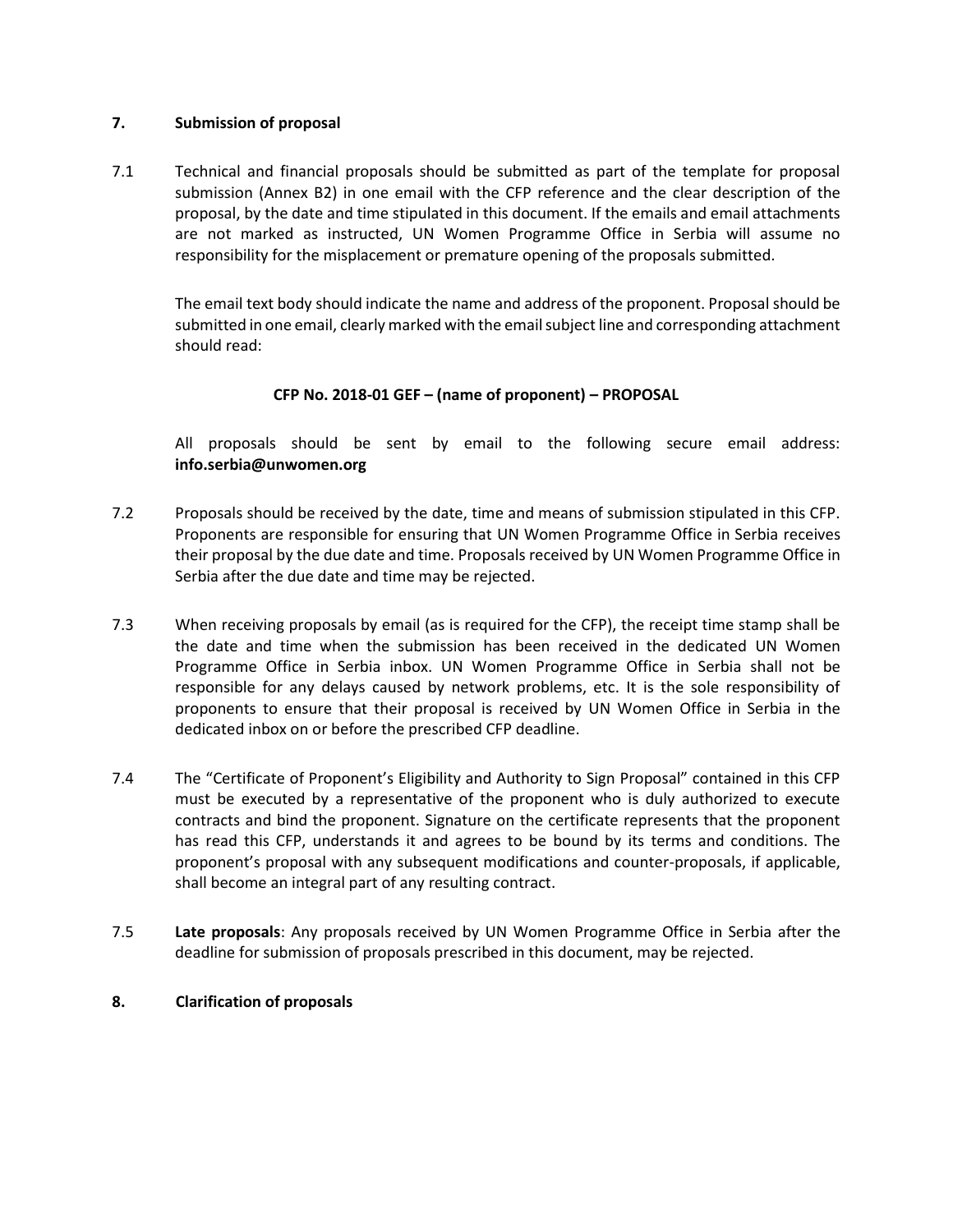To assist in the examination, evaluation and comparison of proposals, UN Women Programme Office in Serbia may, at its discretion, ask the proponent for a clarification of its proposal. The request for clarification and the response shall be in writing and no change in the price or substance of the proposal shall be sought, offered or permitted. UN Women Programme Office in Serbia will review minor informalities, errors, clerical mistakes, apparent errors in price and missing documents in accordance with the UN Women Programme Office in Serbia Policy and Procedures.

## **9. Proposal budget and currencies**

The proposed intervention size and budget request per project must fall between a minimum indicative amount of EUR 20.000 and a maximum amount of EUR 30.000. All prices shall be quoted in RSD (Republic of Serbia Dinar). UN Women Programme Office in Serbia reserves the right to reject any proposals submitted in another currency than the mandatory currency for the proposal stated above. UN Women Programme Office in Serbia may accept proposals submitted in another currency than stated above if the proponent confirms during clarification of proposals, see item (8) above in writing, that it will accept a contract issued in the mandatory proposal currency and that for conversion the official United Nations operational rate of exchange of the day of CFP deadline as stated in the CFP letter shall apply, available at: <https://treasury.un.org/operationalrates/OperationalRates.php>

Regardless of the currency of proposals received, the contract will always be issued and subsequent payments will be made in the mandatory currency for the proposal above.

#### **10. Mandatory/pre-qualification criteria**

- 10.1 The mandatory requirements/pre-qualification criteria have been designed to assure that, to the degree possible in the initial phase of the CFP procurement process, only those proponents with sufficient experience, the financial strength and stability, the demonstrable technical knowledge, the evident capacity to satisfy UN Women Programme Office in Serbia requirements and superior beneficiary references for implementing the services envisioned in this CFP will qualify for further consideration. UN Women Programme Office in Serbia reserves the right to verify any information contained in proponent's response or to request additional information after the proposal is received. Incomplete or inadequate responses, lack of response or misrepresentation in responding to any questions will affect your evaluation.
- 10.2 Proponents will receive a pass/fail rating in the mandatory requirements/pre-qualification criteria section. In order to be considered for Phase I, proponents must meet all the mandatory requirements/pre-qualification criteria described in this CFP.

#### **11. Evaluation of technical and financial proposal**

Only proponents meeting the mandatory criteria will advance to the technical and financial evaluation in which maximum possible 100 points may be determined. Technical evaluators who are members of a Committee for Partners' Assessment (CPA) appointed by UN Women Programme Office in Serbia will carry out the technical and financial evaluation applying the evaluation criteria and point ratings as listed below.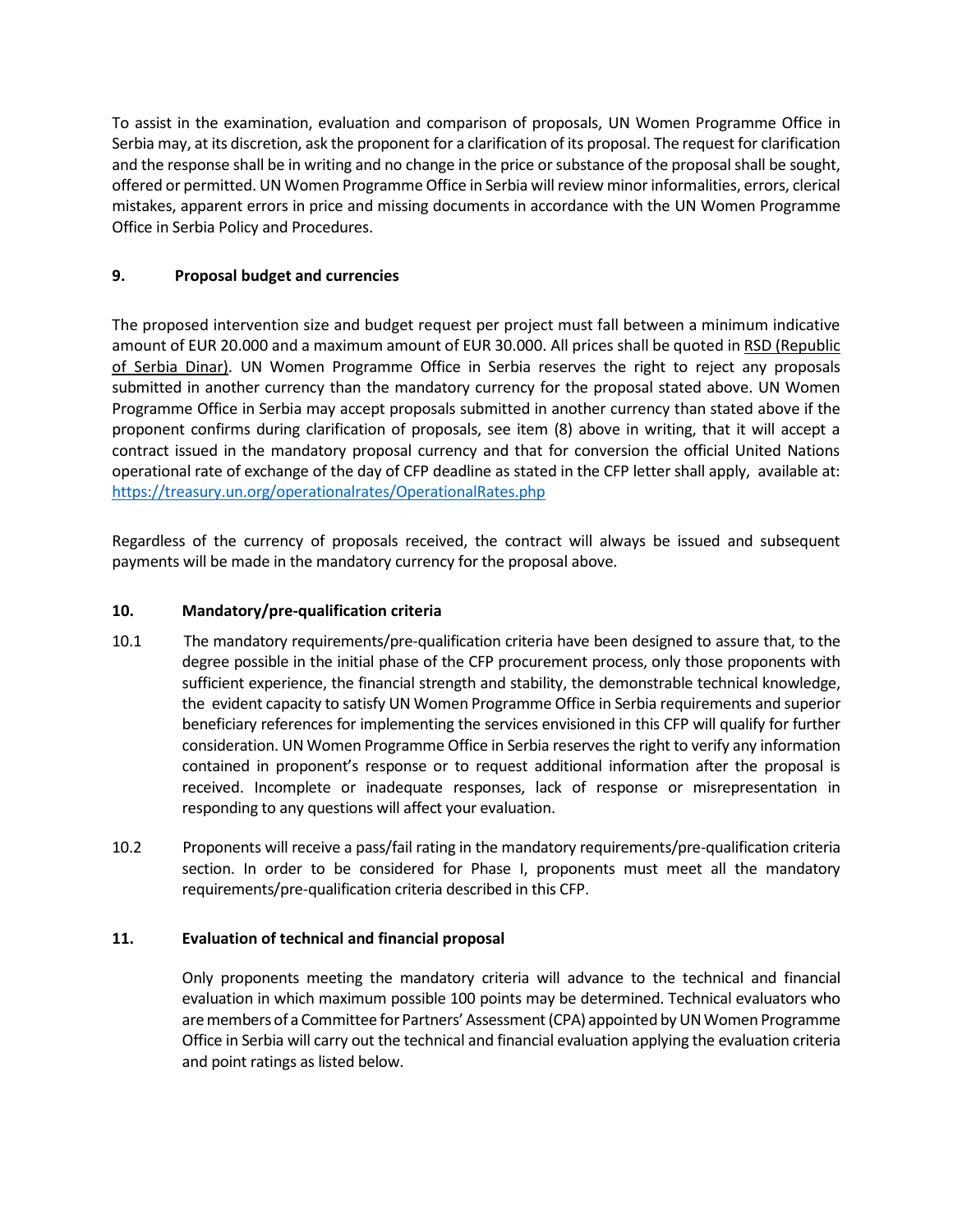| Relevance and technical capacity:<br>quality of the context analysis and problem<br>identification;<br>proposed staffing (number and expertise) for the<br>services to be delivered;<br>organizational experience and proven track record on<br>gender and economic empowerment of women;<br>relevant experience in partnerships with UN Women,<br>other UN agencies, governments, NGOs, and other<br>development actors | 25 points  |
|--------------------------------------------------------------------------------------------------------------------------------------------------------------------------------------------------------------------------------------------------------------------------------------------------------------------------------------------------------------------------------------------------------------------------|------------|
| Implementation strategies:<br>pertinence of the proposed activities against expected<br>results as specified in Terms of Reference;<br>linking project implementation to NAP Specific<br>Objective 2.3 related to labour market status of<br>women;<br>• rights based approach;<br>strategic partnerships and engaging excluded/<br>marginalized groups;                                                                 | 30 points  |
| Sustainability:<br>application of participatory process to bring together<br>various partners;<br>adequate risk analysis and proposed mitigation<br>measures;                                                                                                                                                                                                                                                            | 15 points  |
| Innovative approaches                                                                                                                                                                                                                                                                                                                                                                                                    | 10 points  |
| <b>Budget proposal</b>                                                                                                                                                                                                                                                                                                                                                                                                   | 20 points  |
| <b>TOTAL</b>                                                                                                                                                                                                                                                                                                                                                                                                             | 100 points |

Minimum score to be eligible is 70 points.

Only proponents passing the minimum score will be contacted to proceed with shortlisting and a capacity assessment review. During the capacity assessment review, the proponent will be requested to submit documents demonstrating the organization's technical capacity, governance and management structure, financial and administrative management.

#### **12. Preparation of proposal**

12.1 You are expected to examine all terms and instructions included in the CFP documents. Failure to provide all requested information will be at proponent's own risk and may result in rejection of proponent's proposal.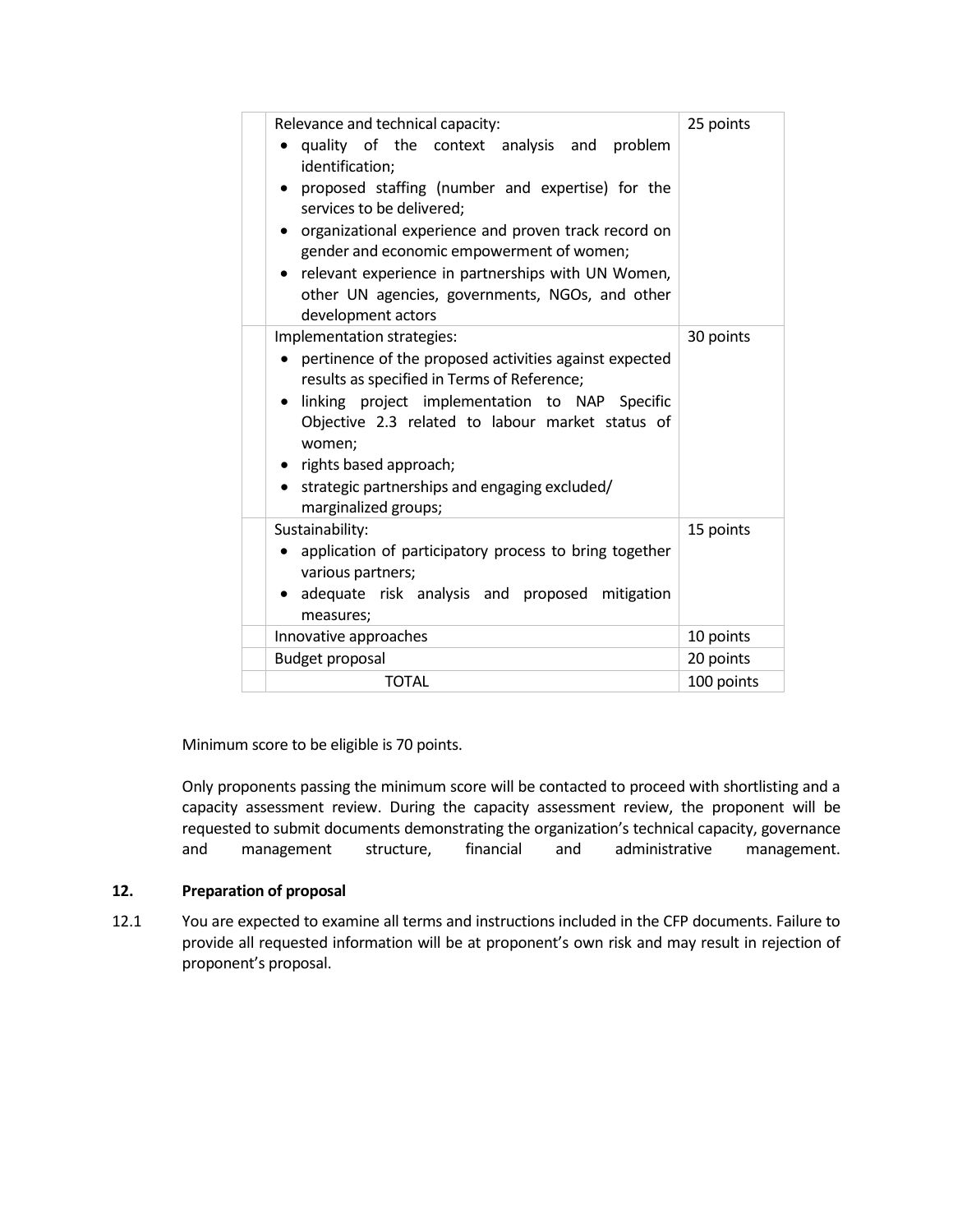- 12.2 Proponent's proposal must be organized to follow the format of this CFP. Each proponent must respond to every stated request or requirement and indicate that proponent understands and confirms acceptance of UN Women Programme Office in Serbia stated requirements. The proponent should identify any substantive assumption made in preparing its proposal. The deferral of a response to a question or issue to the contract negotiation stage is not acceptable. Any item not specifically addressed in the proponent's proposal will be deemed as accepted by the proponent. The terms "proponent" and "contractor" refer to those organizations that submit a proposal pursuant to this CFP.
- 12.3 Where the proponent is presented with a requirement or asked to use a specific approach, the proponent must not only state its acceptance, but also describe, where appropriate, how it intends to comply. Failure to provide an answer to an item will be considered an acceptance of the item. Where a descriptive response is requested, failure to provide the same will be viewed as nonresponsive.
- 12.4 The terms of reference in this document provides a general overview of the current operation. If the proponent wishes to propose alternatives or equivalents, the proponent must demonstrate that any such proposed change is equivalent or superior to UN Women Programme Office in Serbia established requirements. Acceptance of such changes is at the sole discretion of UN Women Programme Office in Serbia.
- 12.5 Proposals must offer services for the total requirement, unless otherwise permitted in the CFP document. Proposals offering only part of the services may be rejected unless permitted otherwise in the CFP document.
- 12.6 Proponent's proposal shall include all of the following labelled annexes:

#### **CFP submission** (on or before proposal due date):

As a minimum, proponents shall complete and return the below listed documents (Annexes to this CFP) as an integral part of their proposal. Proponents may add additional documentation to their proposals as they deem appropriate.

Failure to complete and return the below listed documents as part of the proposal may result in proposal rejection.

| Part of proposal | Proposal / no proposal confirmation form (Annex B2-1)                        |
|------------------|------------------------------------------------------------------------------|
| Part of proposal | <b>Mandatory Requirements/pre-qualification criteria (Annex B2-2)</b>        |
| Part of proposal | Template for proposal submission (Annex B2-3)                                |
| Part of proposal | Resumes of proposed team members with prescribed information<br>(Annex B2-4) |
| Part of proposal | <b>Capacity Assessment Document Checklist (Annex B2-5)</b>                   |

#### **13 Format and signing of proposal**